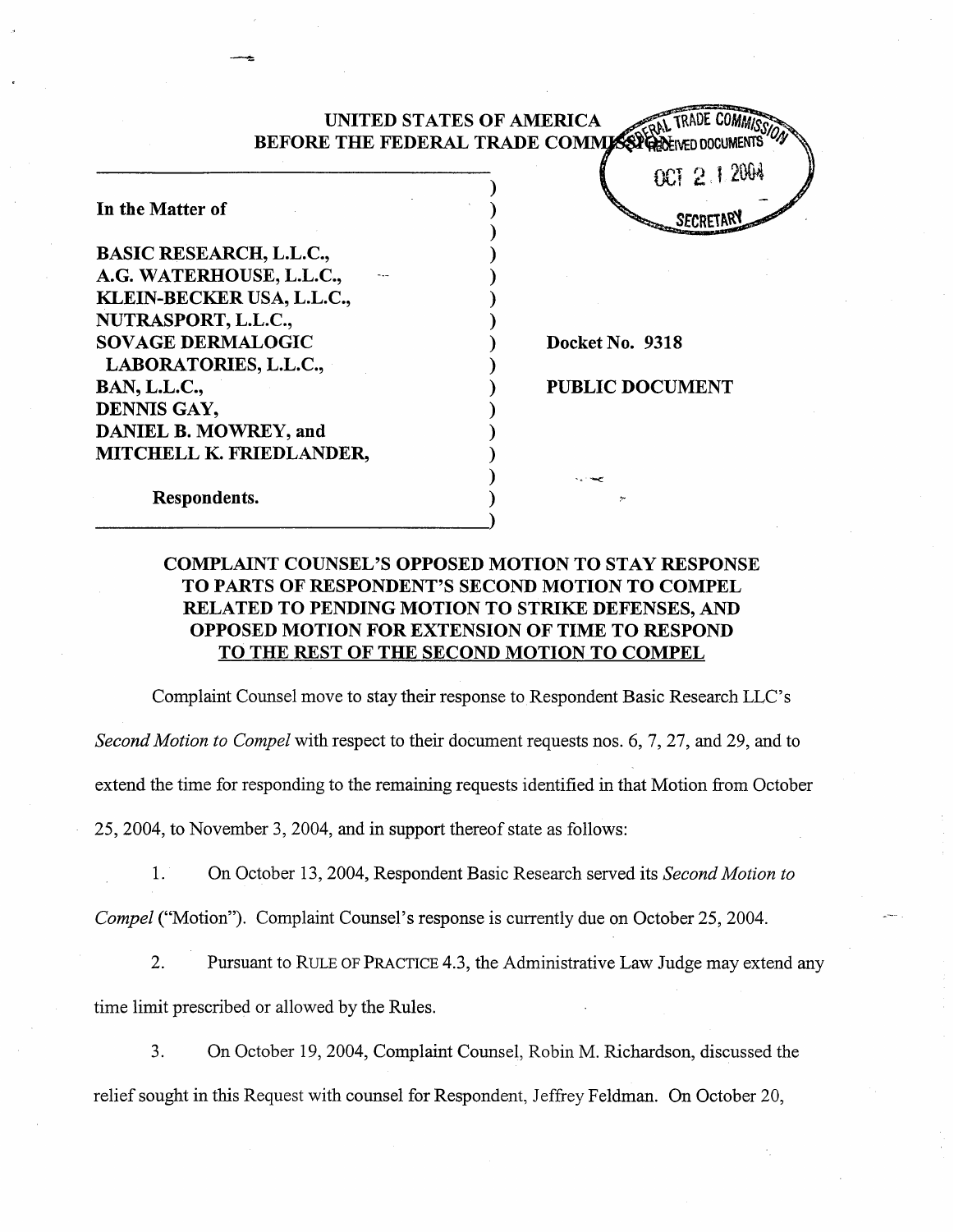2004, Mr. Feldman represented that he opposed Complaint Counsel's motion to stay and for an enlargement of time.

 $\overline{4}$ . Good cause exists to justify the stay of Complaint Counsel's response to certain portions of Respondent's Motion. Document requests 6,7, 27, and 29 relate to Respondents' alleged defenses and the pending Motion to Strike. Specifically, Respondent seeks to compel a response to request 6 which seeks "all expert reports" filed in administrative or Section 13(b) proceedings, and to request 7 which seeks "all depositions taken of Federal Trade Commission substantiation experts in any weight loss cases. " Respondent also seeks to compel a response to request 27, which now seeks "all documents relating to requests by advertisers of dietary weight loss products seeking clarification on the substantiation standards applicable in this case," and request 29, which seeks "(aJll documents related to requests made to the Federal Trade Commission by advertisers seeking approval of advertising prior to dissemination.

5. These four requests relate to the Fifth Amendment, First Amendment, and Administrative Procedures Act defenses that are the subject of Complaint Counsel's Motion to Strike. The Court has recently directed the parties to brief the issue of whether discovery should be limited if Respondents' defenses are not stricken. As a result, Complaint Counsel anticipates that the Court's rulings on the *Motion to Strike* and proper scope of discovery for this matter will control the proper scope of discovery, and it would be more efficient to respond (and perhaps resolve) these issues then with the benefit of the Court's guidance.

6. Good cause also exists to justify a brief enlargement of time until November 3, 2004 to respond to the remaining portions of Respondent's Second Motion to Compel. Complaint Counsel's time to prepare its response to Respondent Basic Research's Motion has fallen within the same time period in which Complaint Counsel have continued to prepare and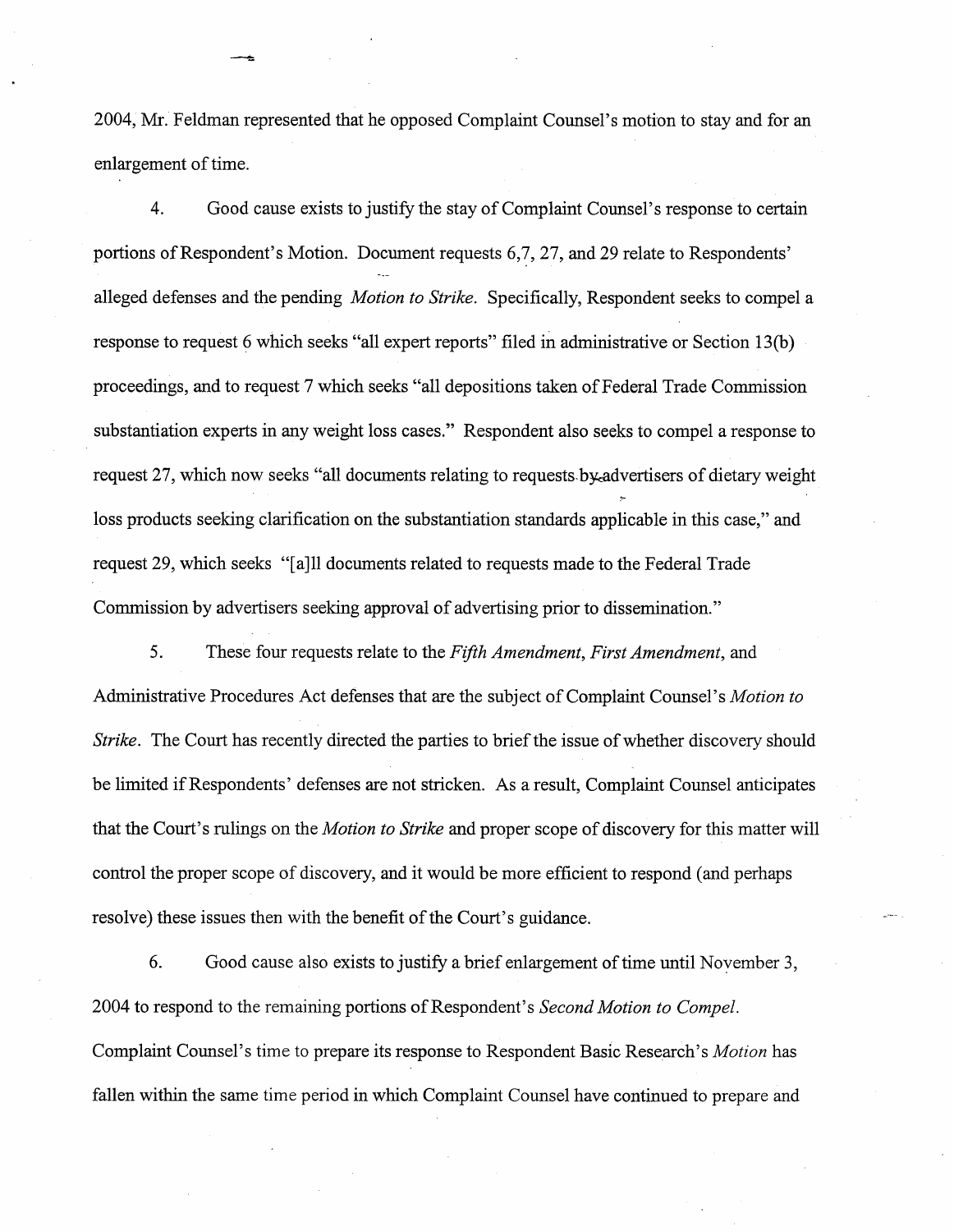completed their privilege log, and traveled across the country to meet with experts in anticipation of providing expert witness reports. In addition Complaint Counsel are currently preparing responses to Respondents' numerous interrogatories and requests for admissions (approximately 58 in all) and engaging in their own affirmative discovery both with respect to Respondents and multiple third paries. Finally, Complaint Counsel is also preparng the additional briefing ordered by the Court that is due October 28, 2004.

7. A proposed order is attached hereto for the Court's convenience.

Date: October 21, 2004 Respectfully submitted by:

Laureen Kapin (202) 326-<sup>3237</sup> Joshua S. Millard (202) 326-2454 Robin M. Richardson (202) 326-2798 Laura Schneider (202) 326-2604

Division of Enforcement Bureau of Consumer Protection Federal Trade Commission 600 Pennsylvania Avenue, N. Washington, D.C. 20580

COUNSEL SUPPORTING THE COMPLAIT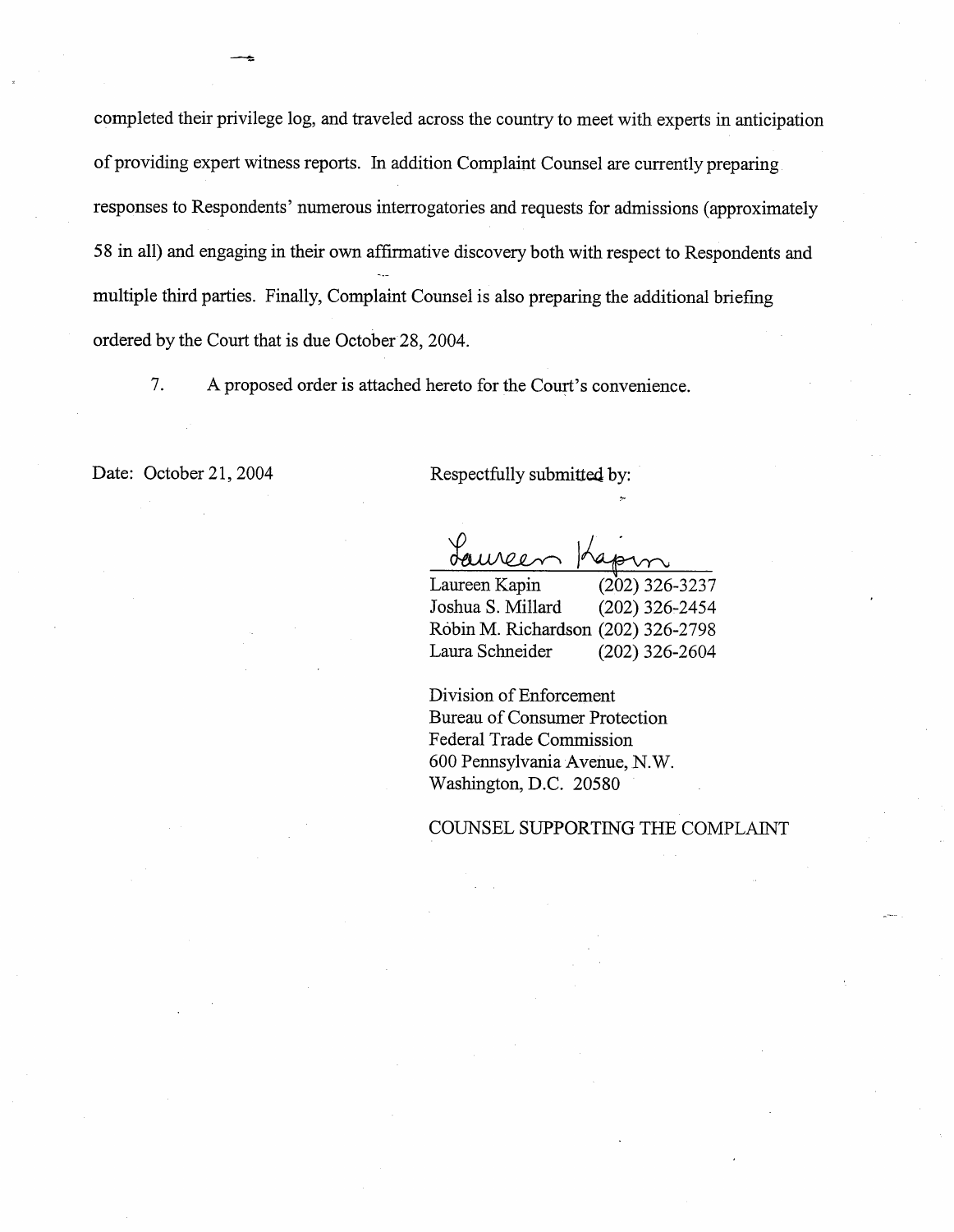### CERTIFICATE OF SERVICE

I hereby certify that on this 21<sup>st</sup> day of October, 2004, I caused Complaint Counsel's Opposed Motion to Stay Response to Parts of Respondent's Second Motion to Compel and Opposed Motion for Extension of Time to Respond to Rest of the Second Motion to Compel to be served and filed as follows:

> $(1)$  the original, two. (2) paper copies filed by hand delivery and one (I) electronic copy via email to:

> > Donald S. Clark, Secretary Federal Trade Commission 600 Penn. Ave., N.W., Room H-159 Washington, D.C. 20580

- (2) two (2) paper copies served by hand delivery to: The Honorahle Stephen J. McGuire Administrative Law Judge 600 Penn. Ave., N.W., Room H-104 Washington, D.C. 20580
- (3) one (1) electronic copy via email and one (1) paper copy by first class mail to the following persons:

Stephen E. Nagin Nagin Gallop Figuerdo P.A. 3225 Aviation Ave. Miami, FL 33133-4741 (305) 854-5353 (305) 854-5351 (fax)  $snagin@ngf-law.com$ For Respondents

#### Ronald F. Price

Peters Scofield Price 310 Broadway Centre III East Broadway Salt Lake City, UT 84111 (801) 322-2002 (801) 322-2003 (fax) rfp@psplawyers.com For Respondent Mowrey

#### Jeffrey D. Feldman

FeldmanGale, P.A. 201 S. Biscayne Blvd., 19th Fl. Miami, FL 33131-4332 (305) 358-5001 (305) 358-3309 (fax) JFeldman@FeldmanGale.com For Respondents A.G. Waterhouse, LLC, Klein-Becker USA, LLC, Nutrasport, LLC Sovage Dermalogic Laboratories, LLC, and BAN, LLC

#### Mitchell K. Friedlander

5742 West Harold Gatty Dr. Salt Lake City, UT 84116 (801) 517-7000 (801) 517-7108 (fax) Respondent Pro mkf555@msn.com

### Richard D. Burbidge

Burbridge & Mitchell 215 S. State St. , Suite 920 Salt Lake City, UT 84111 (801) 355-6677 (801) 355-2341 (fax) rburbidge@burbidgeandmitchell.com For Respondent Gay

 $\rho$ 

COMPLAINT COUNSE